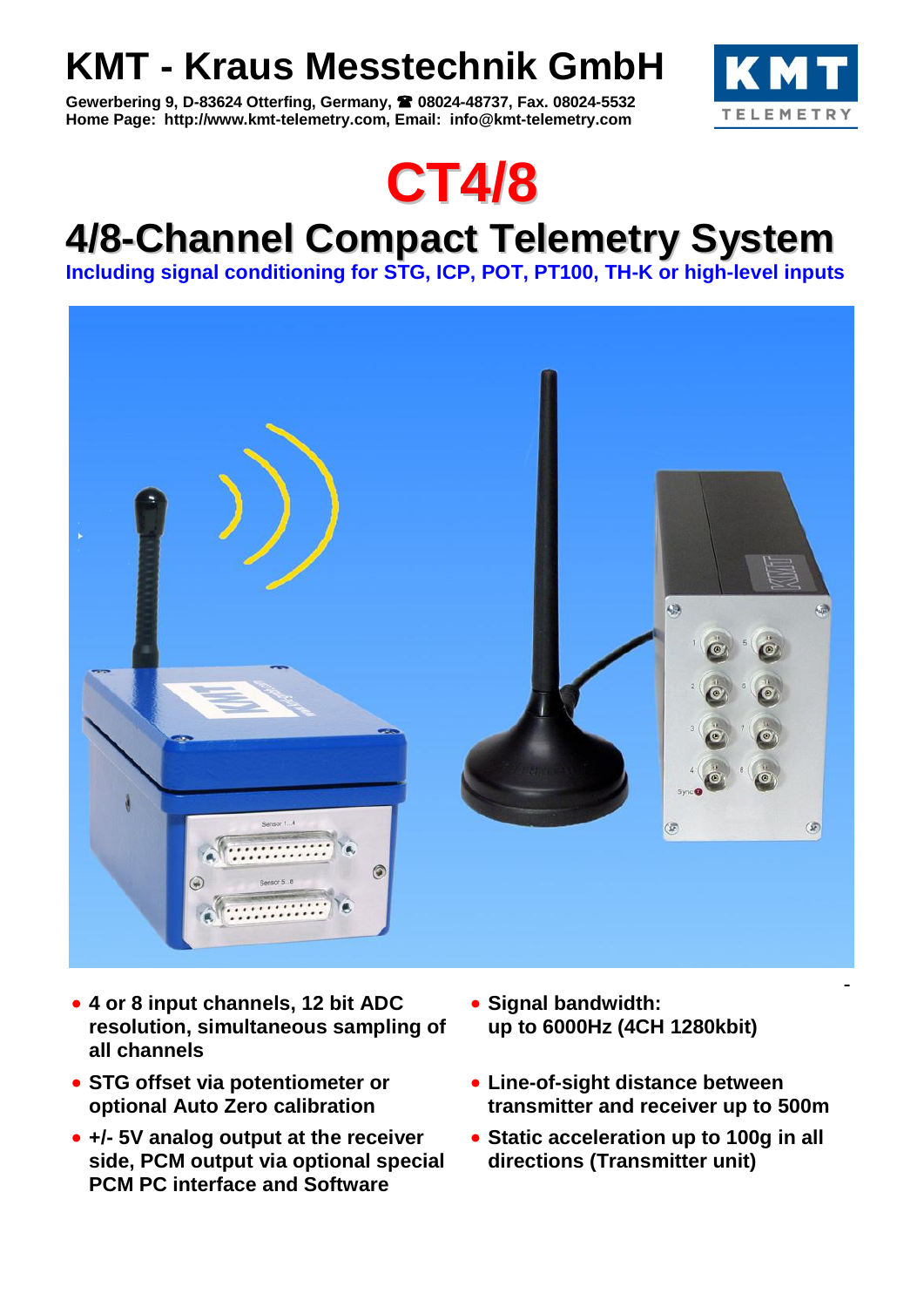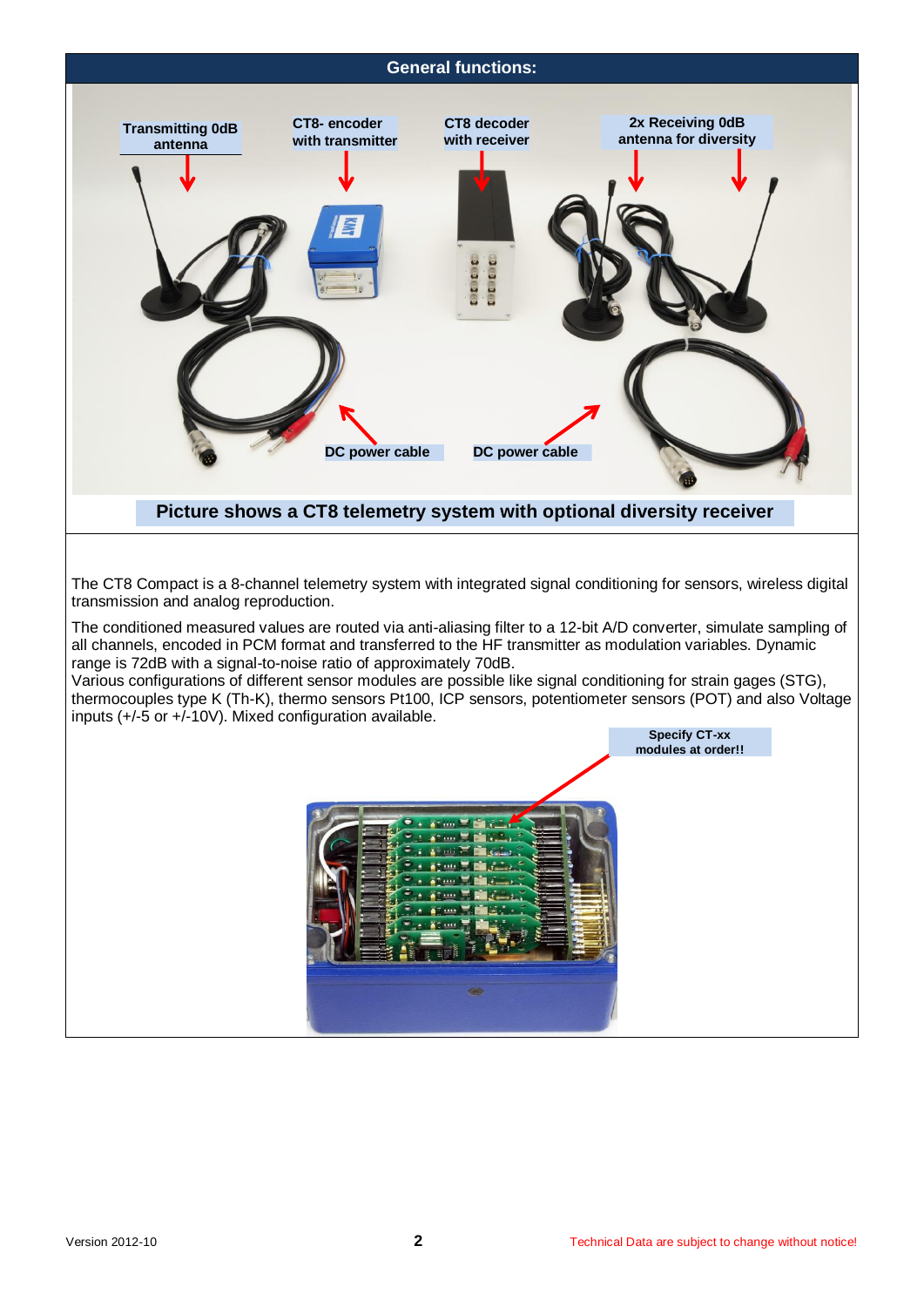

**Transmitter Device (Encoder)**

**25-pole female SubD input connector for sensors 1 to 4**

**7-pole female TUCHEL connector for power supply input (10–30V DC) 25-pole female SubD input connector for sensors 5 to 8 Power ON LED Female TNC connector for transmitter antenna Auto Zero Switch (option)**

**Power Switch**

**Optional Gain: 250-500-1000-2000 with new CT-STG V2 module**

(which is not lost by power-off), offset range up to 80% of full scale.



## **Rear side view**

### **CT-4/8-ENC**

Sensor: strain gage, ≥ 350 Ohms Bridge completion: full, half and quarter-bridge (optional) Excitation: 4 VDC (fixed), short-circuit protection up to 20mA Gain: Gain: 300 or 1000 - selectable by solder jumpers

Offset Zero adjustment by potentiometer or optional Auto-zero function

#### **CT-TH-K-ISO:**

Sensor: thermo-couple, type K ( with cold junction compensation)

Temperature measuring range:  $-50^{\circ}$ C to +1000°C (other on request) **with galvanic isolation** 

## **CT-PT100:**

Sensor: resistance temperature detectors (RTDs) with resistance of 100 ohm Temperature measuring range:  $-100^{\circ}$ C to +500°C

#### **CT-VOLT:**

High-level inputs:  $+/-5$  Volt or  $+/-10$  Volt (other ranges on request)

**CT-ICP:** Sensor: Sensor: Sensor inputs, Current exc. 4mA

#### **CT-POT:**

Sensor: Potentiometer Sensor >350 Ohms to 10kOhm

### **System Parameters:**

Channels: 4 or 8

Line-of-sight distance with **non-diversity** telemetry: 500m with 40kbit (free view)

Powering: 10-30V DC

Excitation: 4 VDC (fixed) Resolution: 12 bit A/D converter with anti aliasing filter, simultaneous sampling of all channels Line-of-sight distance with diversity telemetry: 200m with 40kbit, 150m with 320/kbit, 100m with 640kbit, 50m with 1280kibt (free view)

Signal gain x 2, 4, 8, 16, 32 - Signal bandwidth 3 Hz up to 6000Hz **(depended of transmitter)**

Power consumption: 200 mA (at 12V) using 8 STG sensors at 350 Ohms and 40kbit transmitter

| Cut off frequency from anit-aliasing filter (-3dB)<br><b>Scanning rate (red)</b> |                       |                       |  |  |  |
|----------------------------------------------------------------------------------|-----------------------|-----------------------|--|--|--|
| <b>Bit rate</b>                                                                  | <b>4 Channels</b>     | <b>8 Channels</b>     |  |  |  |
| 1280 kbit/s                                                                      | 6000 Hz<br>(24615 Hz) | 3000 Hz<br>(12800 Hz) |  |  |  |
| 640 kbit/s                                                                       | 3000 Hz<br>(12308 Hz) | 1500 Hz<br>(6400 Hz)  |  |  |  |
| 320 kbit/s                                                                       | 1500 Hz<br>(6154 Hz)  | 750 Hz<br>(3200 Hz)   |  |  |  |
| 40 kbit/s                                                                        | 190 Hz<br>(770 Hz)    | 95 Hz<br>(400 Hz)     |  |  |  |

 $\Box$  depending of transmitter!

Analog signal bandwidth: Dimensions: 132 x 85 x 68mm Weight:  $0.8$  kg without cables Transmission: Digital PCM Miller format - FSK Transmission Power: 10mW Operating temperature:  $-20...+70^{\circ}C$ Housing: Note and the Mathematic Aluminum Aluminum

Humidity: 20 ... 80% no condensing Static acceleration: 100g in all directions Shock: 200g in all directions